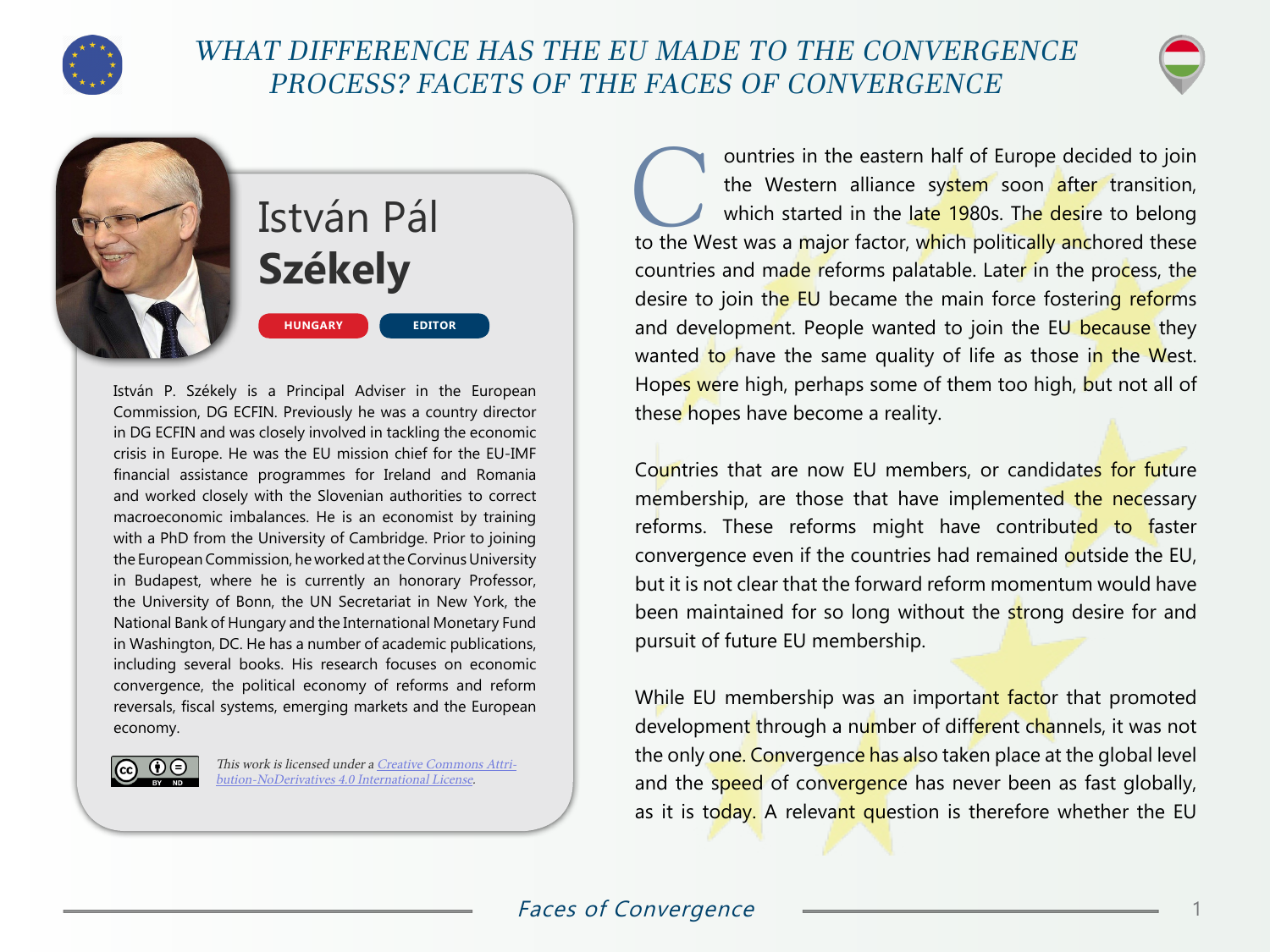



Member States from this region are converging faster than their fundamentals and global trends would suggest, and whether it is taking place because of their EU membership.

The Directorate General for Economic and Financial Affairs (DG ECFIN) and the European Political Strategy Centre (EPSC) of the European Commission, and the Vienna Institute for International Economic Studies (WIIW) have teamed up to better understand this issue. Our focus is on the impact of the EU on the convergence process and how EU membership has shaped the nature of the convergence process. While the project has involved traditional academic research as well as a policy conference, we thought a unique way to learn about our subject would be to also ask those people who had a made major contribution to the convergence process. People both from the region and from outside, working in business, banking, government, international and European organizations, academia, research and higher education, and civil society. Many of our contributors have moved from one of these areas to another during their careers. They are the Faces of Convergence. They have made an enormous contribution to, and have deep understanding of, the convergence process in the region.

To understand better the relationship between convergence and EU membership, we have asked our contributing authors

the same basic question: In your view, and based on your own experience, what difference has the EU made to the convergence process in this part of the world? They have answered this question in many different ways. Some have taken a broad view on the entire process, some have zoomed in on an area in which they worked. Some have focused on a country where they have lived, others have offered their views on the entire region. A few contributions have considered what would have happened in the case that these countries had not joined the EU. This might seem a somewhat academic question, but in fact it could have easily happened. Some have compared two rather similar countries, one inside the EU and another outside. Approaches are different, and so are the personal experiences and views on many details, reflecting the diversity of the region and the people involved. Nevertheless, there are several important messages that emerge clearly from these contributions.

EU membership stands ready to benefit its Member States and to speed up convergence to the global frontier through several channels. These channels, amongst others, notably include the trade, investment, financial integration and institutional channels. Each one entails both private and public initiatives and influences. The impact EU membership has had through these channels could in turn be manifested via specialization patterns and more broadly in the change of economic structures, higher capital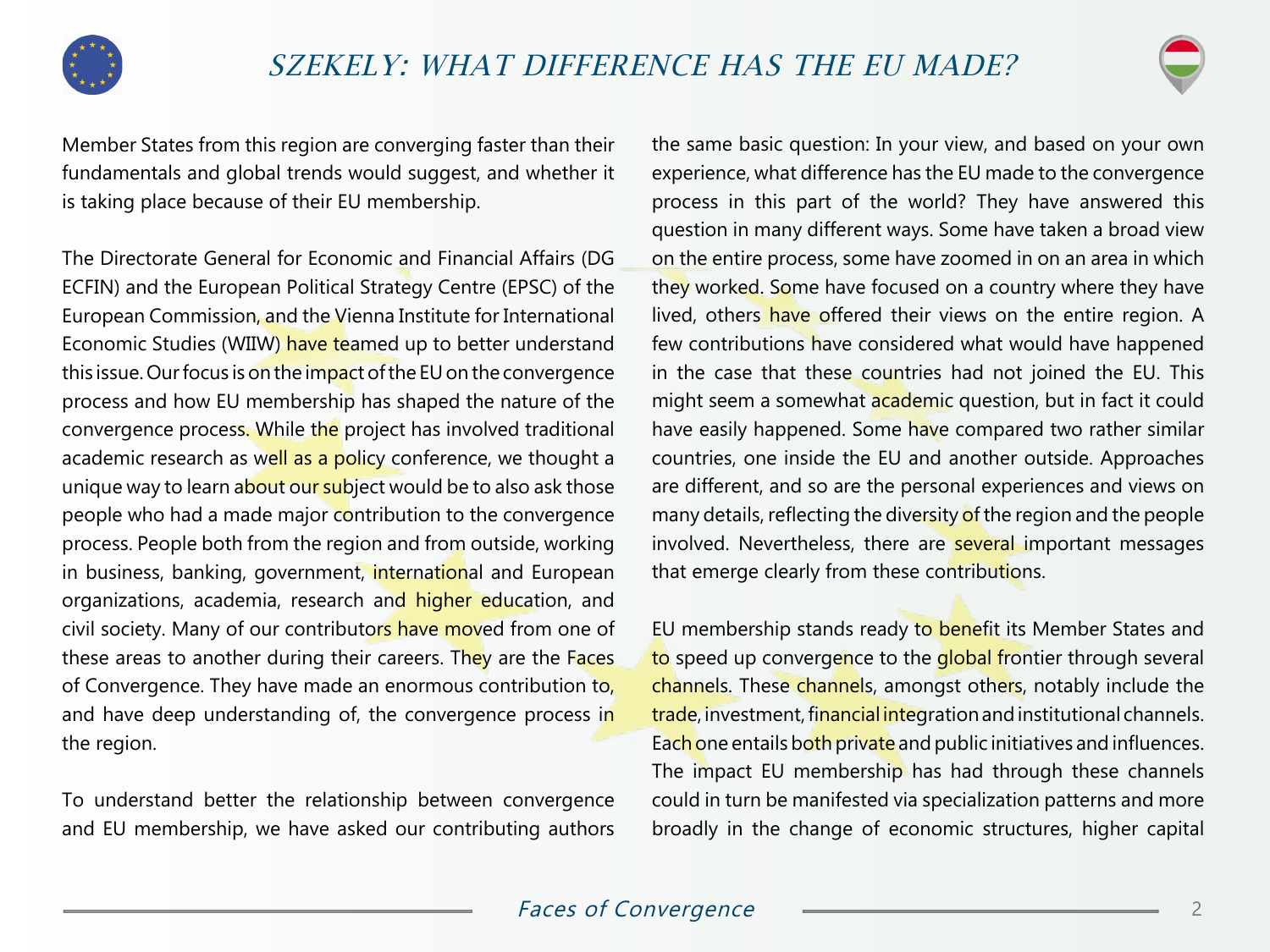



stock, faster innovation, better corporate governance, better government quality and faster human capital accumulation. Put differently, EU Membership contributes to the strengthening of 'deep growth fundamentals', relative to other converging countries and relative to countries already at the growth frontier. It does so by allowing economic agents to optimize their business decisions across a large economic area, in fact the biggest in the world. Companies can set up production, and people can move and work wherever they want. It creates an institutional framework and a set of laws that make economic environments in the different member states sufficiently similar, and what is perhaps even more important, stable. In short, it offers an external anchor to the member states.

The opinions of our contributors differ with regard to which of these channels have worked and to what extent, but they all agree that the EU has made a tangible difference. Many contributions also emphasize that whatever advantages EU membership may have, such advantages are not automatic, nor guaranteed. It is always up to the country concerned to take full advantage of the opportunities the EU may offer. Like in many other areas, national policies matter a lot. A lack of sufficient reform efforts, or worse, reform reversals, may take away most of the advantages of EU membership and may expose the EU countries more to some of the vulnerabilities that

deeper economic integration may bring about. This, combined with the biggest economic crisis in Europe since the creation of the EU and an uneven distribution of benefits and burdens, has created outcomes that for many people fell far short of the high hopes they had had at the time of EU accession. In some countries, this disillusionment turned into social and political developments that some of the contributors find disappointing, and that created conflicts between the EU and the governments of some of the member states in the region. The uncomfortable point some contributors make is that political divergence will eventually endanger economic convergence, which in turn may undermine European integration.

Nevertheless, the external anchoring role is a particularly important aspect of EU membership that many contributors identified, even those who think that most of the convergence process is determined by domestic reform efforts and global trends, which could have taken place without EU membership. I would add that in the first place it is precisely the lack of strong domestic anchors that explains why most of these countries, despite their favorable geographical location, and close economic and cultural links to the West, are still less developed than the western half of the continent. Hence, external anchors seem essential for this part of the world. But contributors emphasize that the rationale for the individual elements of this anchoring (such as